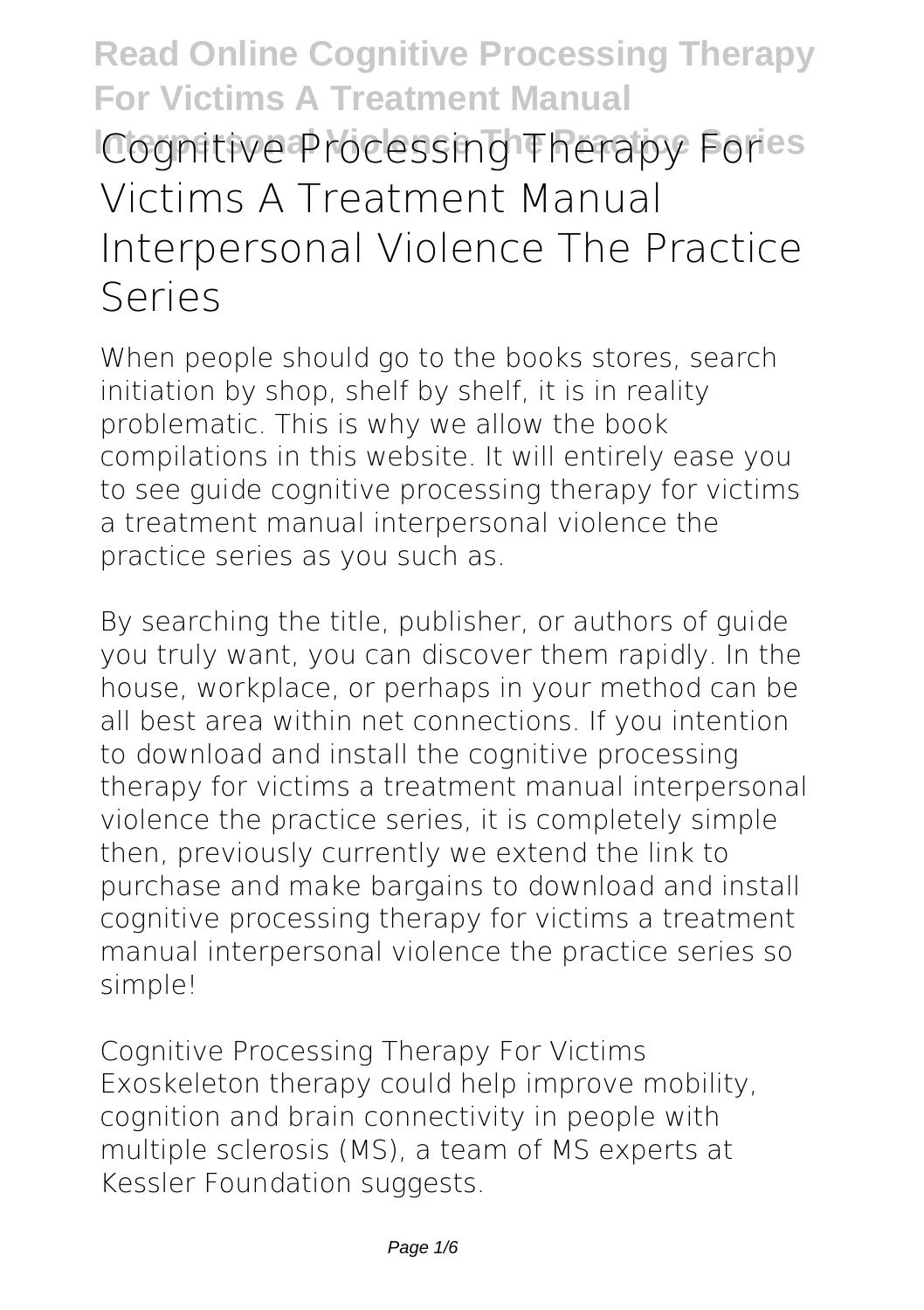**Exoskeleton Therapy for MS Patients Could Be a Game** Changer

COVID-19 patients suffer from cognitive and behavioral problems two months after being discharged from hospital, a new study presented at the 7th Congress of the European Academy of Neurology (EAN) ...

COVID-19 leads to cognitive and behavioral problems in patients

Intensive short-term dynamic psychotherapy, a type of talk therapy that digs into the emotional roots behind a person's physical ailments, is gaining notoriety for helping some long-suffering patients ...

Off work for 8 years, woman says she got her life back with unique kind of talk therapy COVID-19 patients suffer from cognitive and behavioral problems two months after being discharged from hospital, a new study presented at the 7th Congress of the European Academy of Neurology (EAN) ...

New Research Reveals COVID-19 Leads to Cognitive and Behavioral Problems The U.S. Food and Drug Administration (FDA) granted Breakthrough Therapy designation for donanemab, Eli Lilly and Company's (NYSE: LLY) investigational antibody therapy for Alzheimer's ...

Lilly's donanemab receives U.S. FDA's Breakthrough Therapy designation for treatment of Alzheimer's disease

Eli Lilly on Thursday said it plans to submit its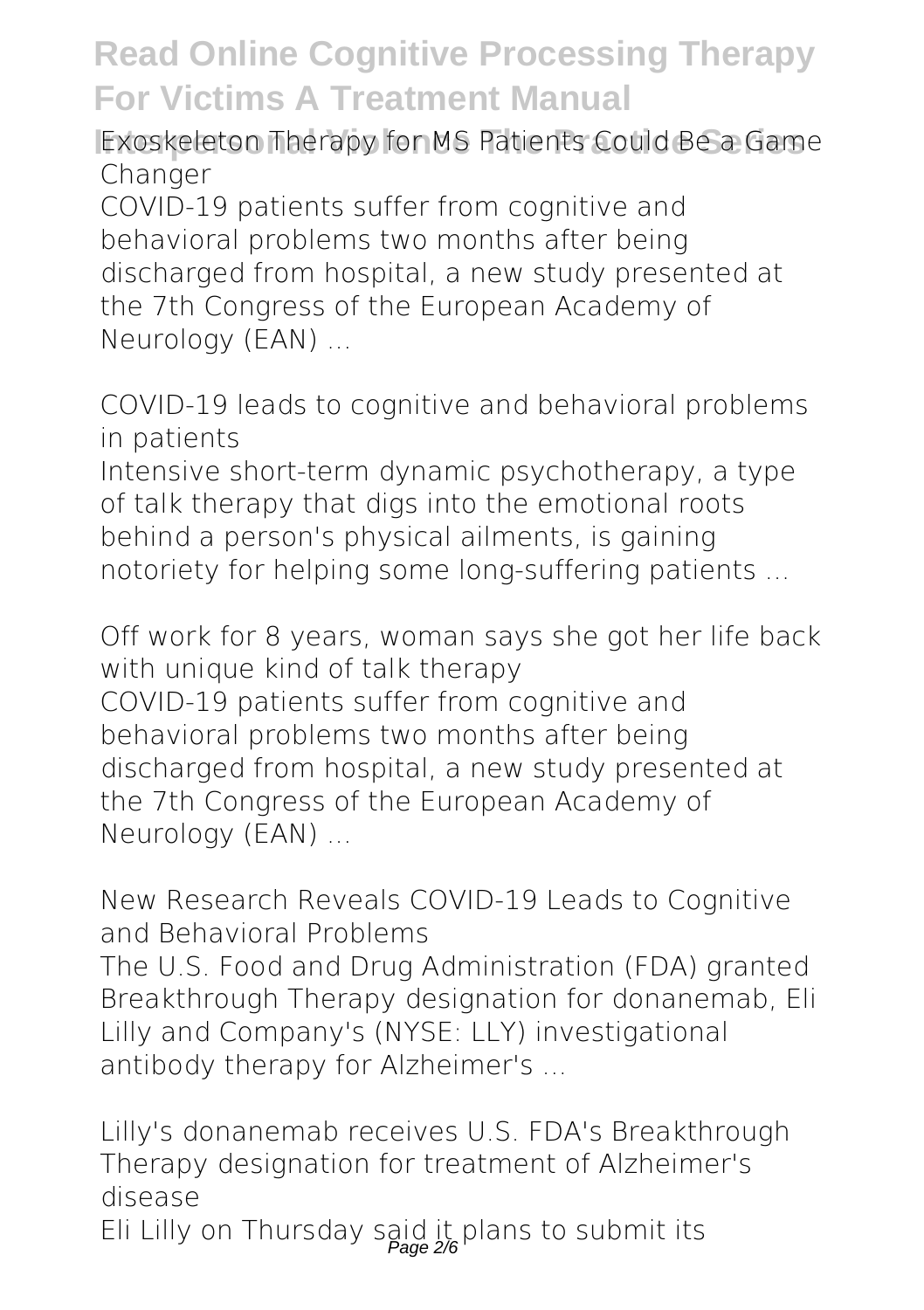**Interpersonal Violence The Practice Series** Alzheimer's drug to the Food and Drug Administration for accelerated approval later this year, in a move that takes advantage of the agency's controve ...

Eli Lilly to apply for accelerated approval of unproven Alzheimer's drug COVID-19 patients suffer from cognitive and behavioural problems two months after being discharged from hospital, a new study presented at the 7th Congress of the European Academy of Neurology (EAN) ...

COVID-19 leads to cognitive and behavioural problems in patients, new study reveals The FDA has granted breakthrough therapy designation to lecanemab (BAN2401), an investigational anti-amyloid beta protofibril antibody for the treatment of Alzheimer's disease.

FDA Fast-Tracks Lecanemab for Alzheimer's Disease Medications for cognitive enhancement include stimulant therapy and medications targeted at memory. There is modest evidence of benefit for both approaches in patients with brain tumors, particularly ...

Assessment and Management of Cognitive Symptoms in Patients With Brain Tumors A new study has been published which focuses on the evaluation of the outcomes of infected COVID-19 patients who were treated with CCP therapy.

A study on hospitalized COVID-19 patients who received plasma therapy<br>age 3/6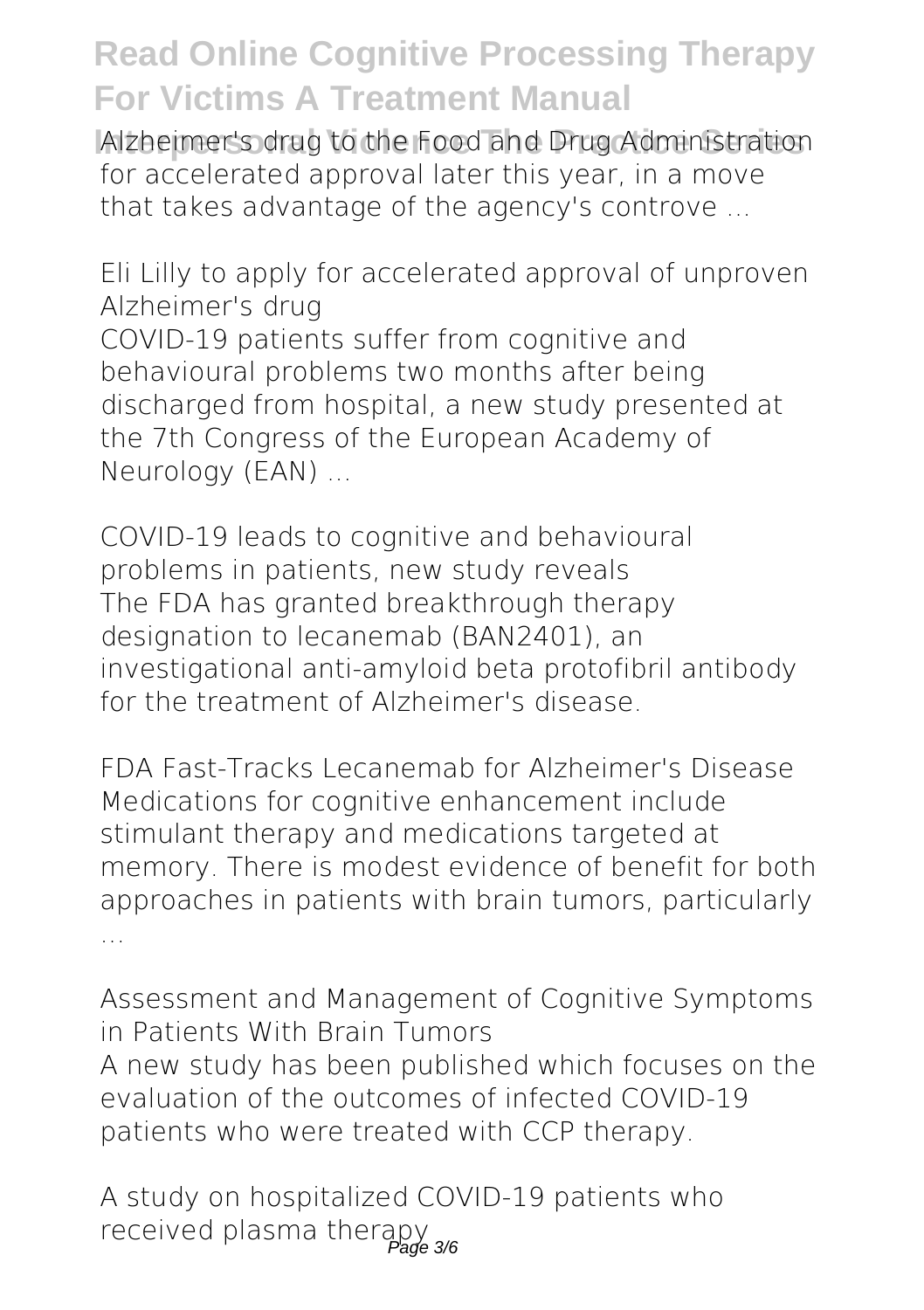**Interpersional Interpersonal Practice Series** Researchers from the Vita-Salute San Raffaele Geries University in Italy's Milan, identified memory, spatial awareness and information processing problems as possible overhangs from the virus in ...

COVID-19 Side-Effects: Coronavirus Can Lead to Cognitive, Behavioural Problems Cognitive Behavioural Therapy is a type of intervention where strategies that alleviate mental health are adopted in the treatment of patients. The authors have crafted a clinical review for ...

Cognitive Behavioural Therapy Helps Treat Insomnia Among the various insomnia symptoms, difficulty falling asleep may be most predictive of future cognitive impairment in older adults.

Trouble Falling Asleep a Modifiable Risk Factor for Dementia?

The drugmaker said it will file an application with the FDA later this year for accelerated approval of donanemab, a change of plans that comes weeks after the FDA's controversial clearance of ...

Reversing course, Lilly to seek fast approval for experimental Alzheimer's drug BioArctic AB's (publ) (Nasdaq Stockholm: BIOA B) partner Eisai today announced that the U.S. Food and Drug Administration (FDA) has granted Breakthrough Therapy designation for lecanemab (BAN2401), an ...

FDA grants Breakthrough Therapy designation for lecanemab in Alzheimer's disease COVID-19 patients suffer from cognitive and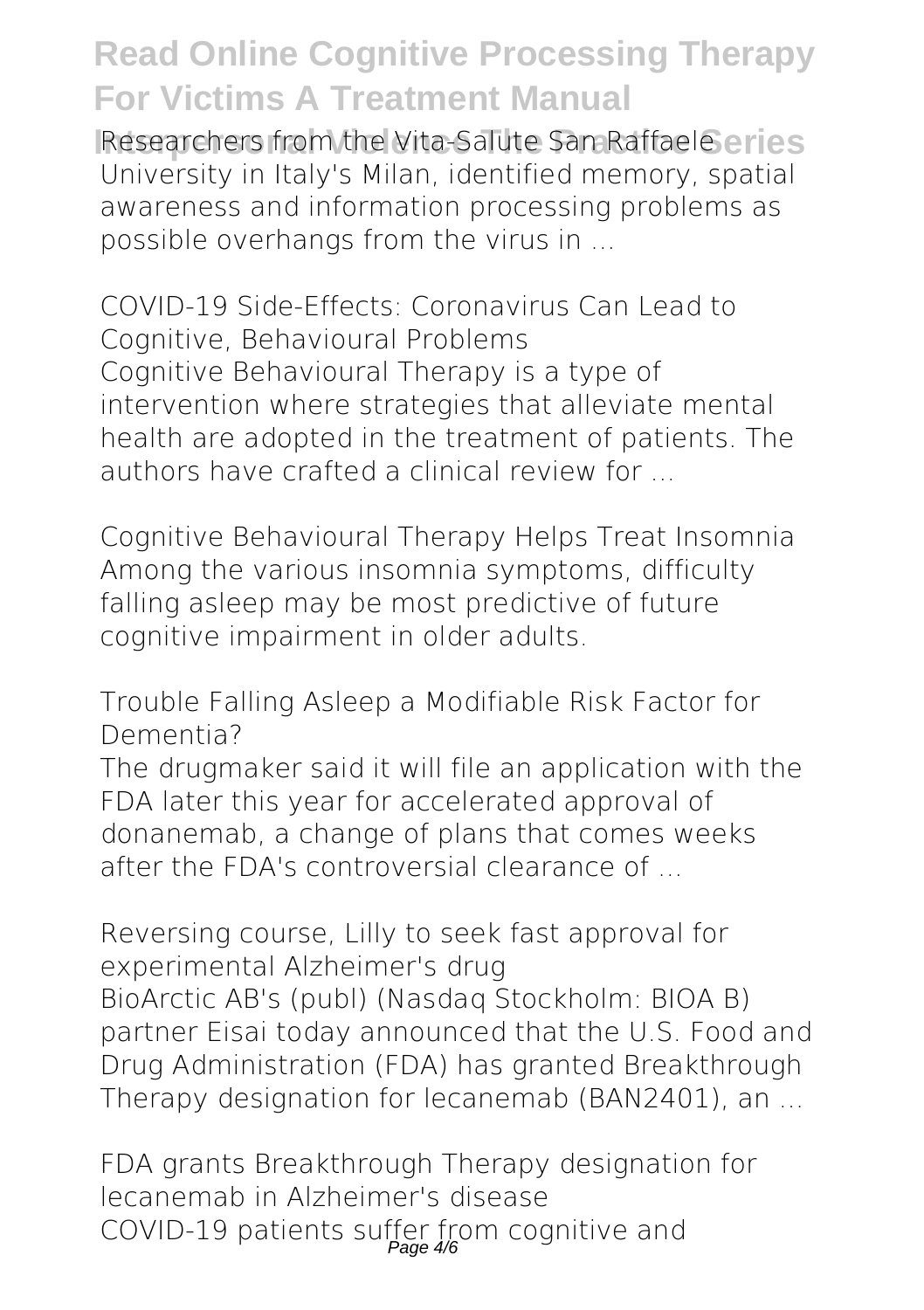**Interpersonal behaviour Interpersonal Violet Series** behavioural problems two months after being Series discharged from hospital, a new study presented ...

EAN Congress: COVID-19 leads to significant cognitive and behavioural problems in patients The effects of COVID-19 on the brain can be accurately measured with positron emission tomography (PET), according to research presented at the Society of Nuclear Medicine and Molecular Imaging (SNMMI ...

SNMMI Image of the Year: PET imaging measures cognitive impairment in COVID-19 patients Eisai Co. and Biogen Inc. said that the companies' experimental Alzheimer's drug lecanemab, now in late stage human trials, has received a breakthrough therapy designation from the U.S. Food and Drug ...

Eisai Alzheimer's Drug Gets FDA Breakthrough Therapy Designation COVID-19 patients suffer from cognitive and behavioral problems two months after being discharged from hospital, a new study presented at the 7th Congress of the European Academy of Neurology (EAN) ...

COVID-19 patients suffer from cognitive, behavioral problems after discharge, study finds Powered by Cytox's genoSCORE, the new test enables physicians to support patients with lifestyle changes, and guide possible use of drug therapy, to delay the onset of ...